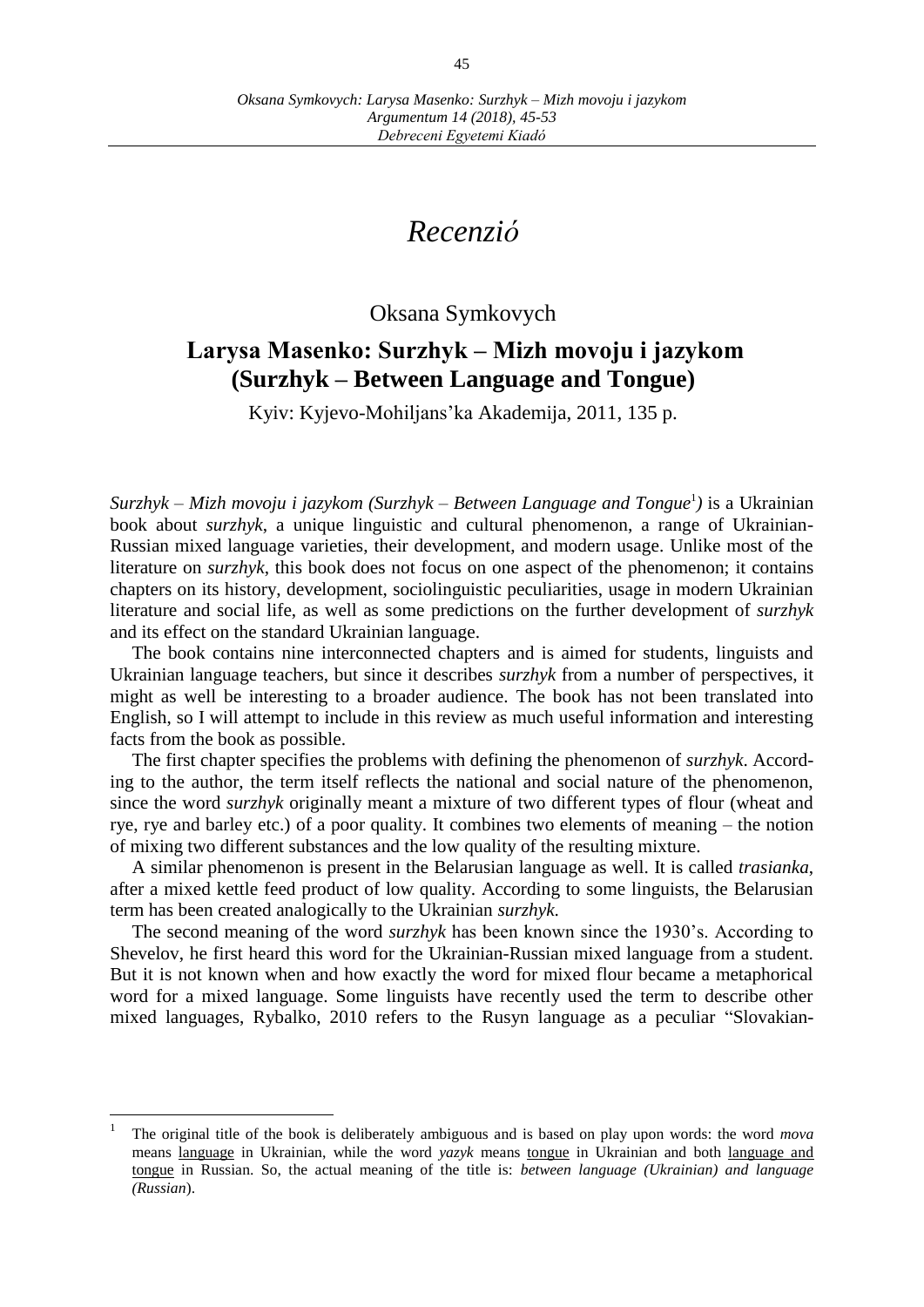Russian-Ukrainian *surzhyk*" 2 . Azhniuk, 1999 describes the Ukrainian language spoken by immigrants in Canada as a "Ukrainian-English *surzhyk*".

Hrytsenko, 2003 extends the definition of *surzhyk* and uses this term not only for the mixture of Ukrainian and Russian, but also for mixtures of Ukrainian with Polish, Romanian, Slovak and Hungarian<sup>3,4</sup> spoken in the regions close to the state borders.

In this chapter, Masenko points out that *surzhyk*, unlike the regional varieties of Ukrainian, is spoken in a number of regions and is a result of a prolonged contact of a dominant language (i.e. Russian) with a subordinate, oppressed language (Ukrainian and, in case of *trasianka*, Belorussian). Also, it is based on the Ukrainian language and is spoken in Ukraine, which is why Yurii Shevelov treated it as a variety of Ukrainian.

A possibility of defining *surzhyk* as a pidgin or creole language is also mentioned in this chapter, but the author rejects it, since those are usually combinations of unrelated languages. However, the social and historical background of *surzhyk* is similar to that of the pidgin and creole languages.

Since the research on the Ukrainian-Russian bilingualism had been prohibited during the Soviet era, linguists had been ignoring the 'by-products' of this bilingualism as well, though examples of a language variety similar to the modern *surzhyk* were used as early as the 18<sup>th</sup> century (in literary texts and chronicles), but they became widely used only during the Soviet years.

According to Masenko, it is not easy to define the exact, or at least approximate time of the development of *surzhyk*. As Shevelov pointed out, the history of *surzhyk* has not been written yet. It was used in the plays of Kotliarevskyj in the late 18th and early 19th century. But can the term *surzhyk* be used to describe the mixed Ukrainian-Polish language varieties of the 16- 17th century? And can we say whether the mixture of Church Slavonic and Old Ukrainian is a form of *surzhyk* as well? Both Shevelov and Masenko leave these questions unanswered.

In the second chapter of the book, the author provides some interesting facts about the development and the expansion of *surzhyk*.

She dates the appearance of the first varieties of this mixed language form back to the end of the 17th and the beginning of the 18th century, when the Russian assimilatory policy prevented the further development of the Old Ukrainian written language. Russian became the official language of the government and the educational system, which led to an interesting phenomenon – local officials in the districts of Ukraine developed a peculiar spoken language, in which archaic elements of Church Slavonic, as well as terms and expressions from the Russian language were connected with Ukrainian phonology, morphology and some elements of the lexicon. This language variety was a subject of mockery in the Ukrainian literature<sup>5</sup> of the time. Though the elements of early *surzhyk* were inserted into the speech of

 $\overline{a}$ 

<sup>2</sup> The author of the book under review refers to Rusyn as an "artificial language, which is currently being created (constructed) for Subcarpathia". This is not completely correct, since there have been written Rusyn texts created in the early 20th century, not to mention those from the 18th and 19 the centuries written in some older versions of this language/dialect (there is still no consensus on the status of Rusyn in Ukraine, although the majority of foreign linguists recognize it as a separate language).

<sup>3</sup> The varieties of Ukrainian spoken in and around the Hungarian-speaking regions of Subcarpathia contain not as many Hungarian words – the variety of Hungarian spoken here contains a lot more Ukrainian and Russian words – this phenomenon has been widely examined by Subcarpathian Hungarian linguists.

<sup>4</sup> The type of *surzhyk* spoken in Subcarpathia is even more confusing than the Ukrainian-Russian *surzhyk* – it contains elements of Subcarpathian dialects (pronominal clitics, words of Slovak, Hungarian, German origin), which, since the Soviet era, have been mixed with the original, Ukrainian-Russian *surzhyk*.

<sup>5</sup> The most famous example of the early usage of *surzhyk* in literary texts was Enejida by Ivan Kotliarevskyj, a parody of Vergilius' Aeneas.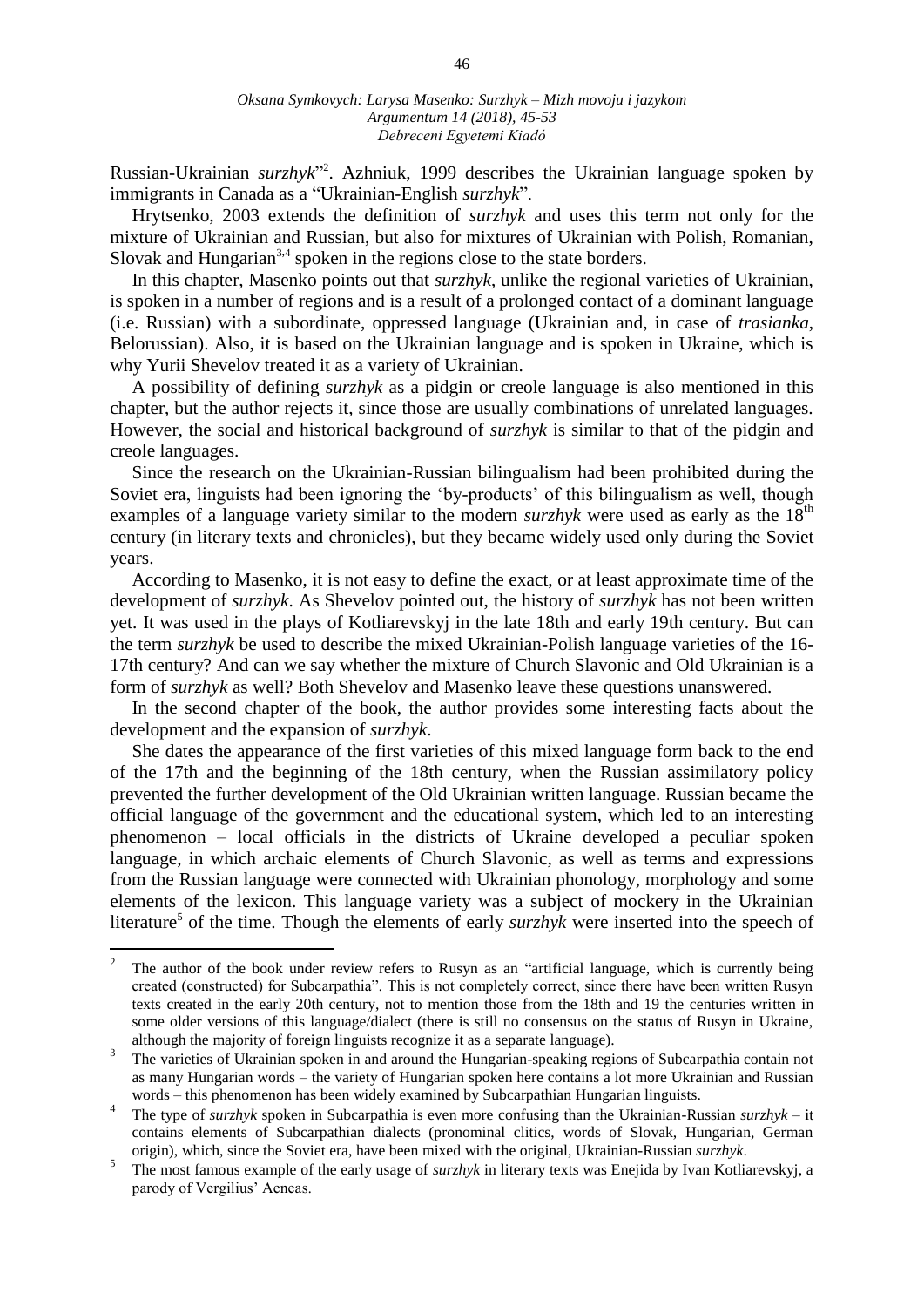the characters with humorous intent, these texts are also valuable sources of linguistic data for researchers interested in *surzhyk*.

The tsar's army in Russia was also an institution of "russianizing" the ukrainian-speaking population – during the years of service the Ukrainian men partially forgot their native language and spoke Russian, which turned into a variety of *surzhyk* upon their return home, as they were trying to speak Ukrainian again.

During the 18th-19th century *surzhyk* was spoken mainly by Russian officials working in Ukraine, who tried to adjust their speech to the language spoken by the rural population, i.e. Ukrainian.

By the beginning of the 20the century, *surzhyk* was spoken not only by the officials, but by some of the rural population as well, especially those who intended to move or had already moved to the cities.

The communist revolution of 1917 demolished the social hierarchy of the Russian Empire, a period of "*ukrainization*" began in the Ukrainian cities. But, it was too brief to make *surzhyk* less popular. According to Masenko, the Soviet government realized that the cultural renaissance of Ukrainian in the late 1920's might lead to the awakening of the fight for independence, so "*ukrainization*" was shut down violently. From the 1930's Ukrainian was no longer taught at universities and was taught only at some secondary schools. Ukrainian was no longer the language of science and administration in the cities.

It is important to point out that the "*deukrainization*" was not limited to the ban of the usage of Ukrainian in the most important areas of social life. The next step was to modify the structure of the standard Ukrainian language, to make it more compatible with the "elder brother", i.e. Russian. Shevelov compared the Russian-Ukrainian dictionary published in 1937 with the earlier version from the 1920's and wrote that "it is obvious that the authors made huge efforts to remove all the hostile-looking words and to include all the revolutionary-sounding ones; they chose (or introduced) words related to Russian and omitted all the synonyms that were not present in Russian". Modern analyses of the dictionaries and translations form the 1920-s and 1930-s confirm Shevelov's observations.

Hofeneder, 2010 illustrated the way the Ukrainian lexicon was narrowed by removing words that were not present in Russian and replacing them with Russian ones by comparing two different Ukrainian translations (from 1932 and 1952) of "Materialism and empiriocriticism" by Lenin. Hofeneder makes an interesting assumption that these translations (since Lenin's works were obligatory readings in all institutions of higher education) might have influenced the spread of *surzhyk*. He points out that the 1952 edition contains a number of forms that later became widely used in *surzhyk*.

The Soviet language policy, by promoting the Russian language, made it easier for the mixed language varieties to unfold, since they were transitional "languages", halfway to the official language. Since Russian remained the main language of the cities, Ukrainian speakers became more and more marginalized, especially after World War II.

However, the rural population continued to speak Ukrainian, only with some minor Russian borrowings, which did not interfere with the Ukrainian syntax and morphology and were merely used when speaking about current affairs.

The third chapter of the book is about the perception of *surzhyk* in consciousness of the population and in the media. Once again, the author points out that he majority of Ukrainian intellectuals consider *surzhyk* a simplified, primitive means of communication. She cites Serbens'ka 1994, who stated that *surzhyk* is dangerous and harmful because it is a parasite of a language which had been developing for centuries.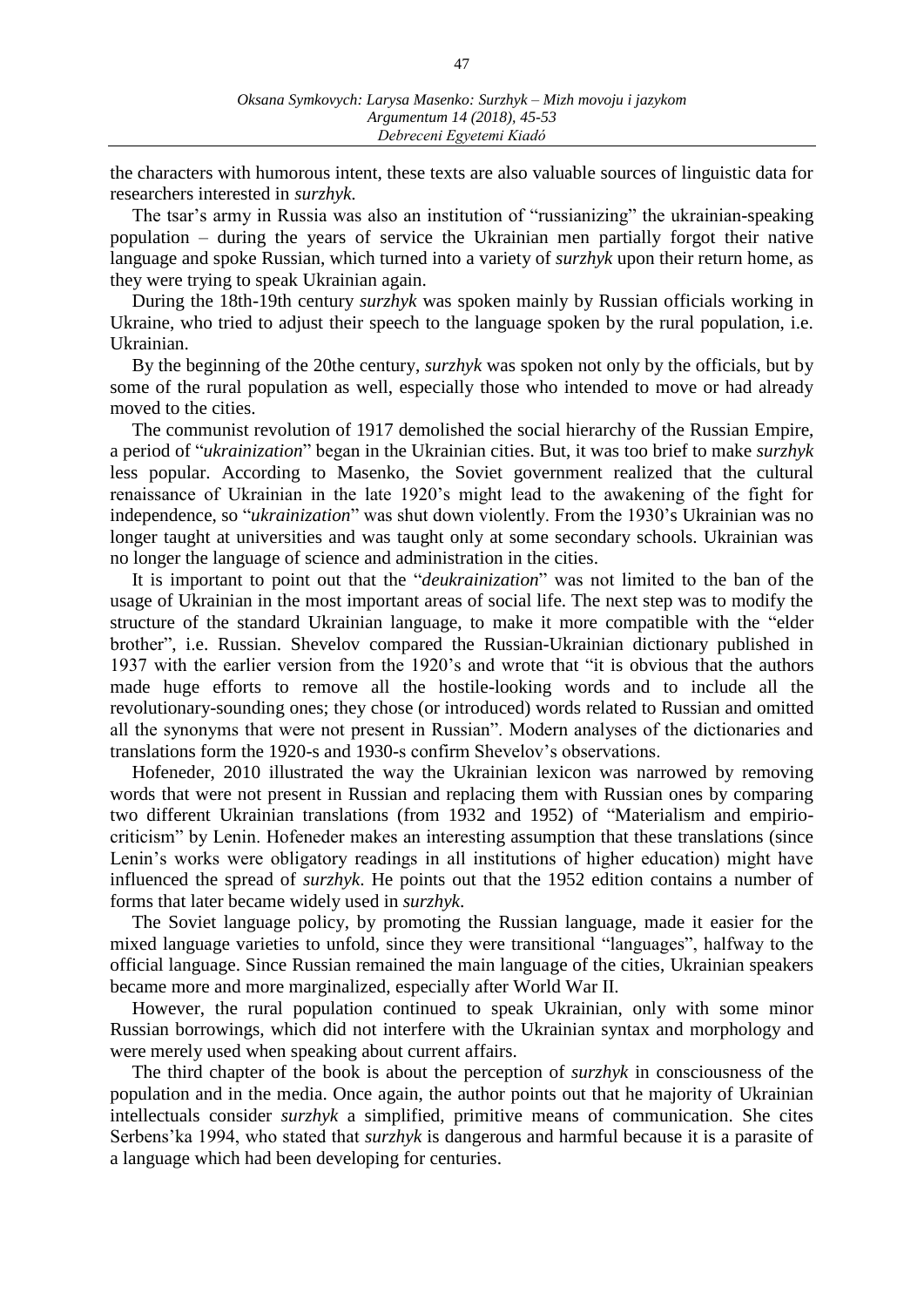In one of his essays, Yuriy Andrukhovych, a contemporary Ukrainian writer, comparing the language varieties spoken in Eastern and Western Ukraine, writes that Eastern Ukraine is not bilingual anymore – mostly standard Russian is spoken there and *surzhyk* is "moving" towards the western regions of Ukraine, which are nor purely Ukrainian-speaking anymore.

Later in this chapter, Masenko points out that the claim of some linguists and journalists that *surzhyk* has become the prevailing language variety in the communication of the Ukrainian population is incorrect and irrational. She provides data from a research on the linguistic and ethnic structure of Ukraine conducted between 1996 and 1999, as well as between 2000 and 2003. The results show that the proportions of the speakers of mixed Ukrainian-Russian language varieties were 18,2 and 14,7 % respectively.

A survey conducted in 2006 showed that 9,7% of the population stated that the prevailing language variety spoken in their area is *surzhyk*, but only 3,1 per cent of the participants admitted that they speak *surzhyk* themselves. The fact that people are ashamed to admit that they speak this mixed language variety explains why it is an unpopular subject of research among the Ukrainian linguists and why most papers on *surzhyk* deal with its origin and adverse effects on the Ukrainian language and culture instead of the syntactic and morphological peculiarities.

According to the author, the change of the legal status of Ukrainian and its promotion to the level of a state language<sup>6</sup> made it more prestigious. It became the language of culture, education, legislation and administration in Ukraine, pushing back the expansion of *surzhyk*. During the recent years some words formed with the stem "*surzhyk*" have been used to describe a person who cannot or does not intend to speak Ukrainian properly, it became an insult, which defines a person who does not respect the Ukrainian culture and traditions.

In the fourth chapter of the book, Masenko provides an overview of the history of the research on the Ukrainian-Russian mixed language. She begins the chapter with the explanation of why this phenomenon was not widely analyzed during the Soviet era. The nature of *surzhyk* itself contradicted the propaganda of the communist party, which stated that there is harmony and bilingualism in Ukraine, and the two languages coexist peacefully. The definition in the eleven-volume dictionary of Ukrainian also stated that *surzhyk* is a mix of two languages, but didn't specify which languages. So, the Soviet linguists did not bother to analyze the nature and structure of *surzhyk*, many of them didn't even admit it existed.

An exact definition of *surzhyk* and its dangers for the standard Ukrainian was first given by Antonenko-Davydovych, 1970 in his work titled "Jak my hovorymo" (The Way We Speak). His opinion was that it is not normal if a person who doesn't speak Ukrainian and/or Russian properly mixes these languages, their word forms and inflectional paradigms, thus creating a "mutant" language, i.e. *surzhyk*.

In Ukraine, *surzhyk* became a subject of linguistic research only in the 1990's. Serbens'ka was one of the first linguists to analyze this phenomenon. She extended the reasoning of Antonenko-Davydovych and stated that *surzhyk* is a degraded version of Ukrainian, which appeared under the pressure of Russian and pointed out that its negative effect can be observed not only in the development of the Ukrainian language, but also there is a psychological aspect of the phenomenon – it adversely influences the ethnic identity of an individual. Her work "*Antisurzhyk*" was one of the first handbooks and dictionaries contain-

 $\overline{a}$ 

<sup>6</sup> In Ukraine, official language is referred to as the "state language" (derzhavna mova), the term "official language" is used mostly when speaking about other countries' official languages. There have been numerous arguments among linguists and sociologists on the semantic differences (if there are any) between the two adjectives in this context.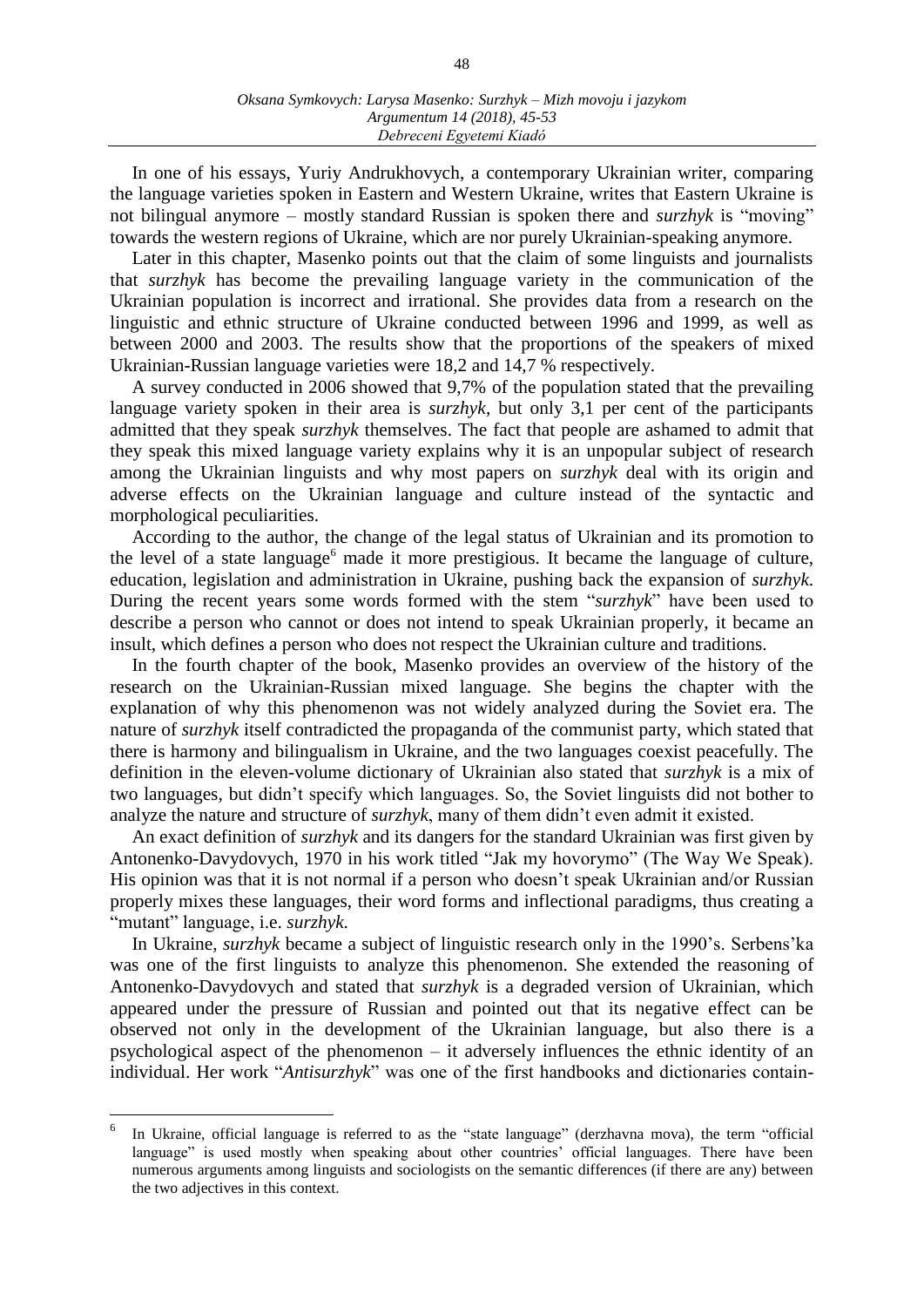ing non-standard, *russianized* word forms and expressions along with their standard Ukrainian equivalents.

The fifth chapter is devoted to bilingualism in general and the peculiarities of *surzhyk* as a side-effect of forced bilingualism. Masenko explains that *surzhyk* is on the opposite side of so-called "bilingualism scale" to the balanced bilingualism. In the mind of a bilingual person, two linguistic systems co-exist independently, which enables the speaker to switch between the two languages freely (code-switching). *Surzhyk* is the exact opposite of code-switching – a speaker of this language variety is unable to distinguish between the elements of the two languages they are using simultaneously, which causes them to mix these elements in a chaotic manner (code-mixing).

Masenko points out that this phenomenon is the type of language-mixing, which occurs when a speaker can't speak a language properly, so they substitute the unknown elements with the ones from their first language. In the case of *surzhyk*, the speakers try to make their speech as close to Russian as possible, which can be noticed mostly on the lexical level. The partial or almost complete usage of Ukrainian phonological and morphological system are due to the poor knowledge of Russian (this, however, does not mean that the speaker has a proper knowledge of standard Ukrainian either).

On the other hand, in the speech of some Ukrainian officials, especially in cities, one can notice certain elements of Russian pronunciation, lexicon and morphology. This is due to their attempts to speak standard Ukrainian while being either native Russian speakers or having been speaking Russian for decades. This so-called linguistic interference, according to Masenko, must not be confused with the usage of *surzhyk*. She disagrees with the statement made by some non-linguists that *surzhyk* may serve as an intermediate language variety for Russian natives studying Ukrainian. Instead, she suggests that the usage of Ukrainian should be encouraged, especially in cities, in order to push back the expansion of *surzhyk*.

In the remaining part of the chapter the author explains the difference between a bilingual speaker and a speaker of *surzhyk*. The speech of a bilingual person is regulated by codeswitching, which does not allow them to mix the elements of two languages. A speaker a *surzhyk* lacks this ability, probably due to their poor knowledge of both languages involved in the process, which causes them to mix the two systems randomly.

Masenko states that, to conduct a proper sociolinguistic research on *surzhyk* the phenomena of interference and code-switching described above must be distinguished.

She provides some text samples of *surzhyk* to illustrate the mixing of Ukrainian and Russian words and idioms in the speech of the same person. The chaotic manner of mixing suggests that in the mind of the speaker, the two languages are not distinguished as individual systems – Ukrainian and Russian (or Belorussian and Russian in the case of *trasianka*) are perceived as a single source of linguistic data, elements of which can be randomly used in everyday communication. This allows some researchers, including Bratski, 2007, to study *surzhyk* and *trasianka* not as language varieties, but as complexes of idiolects.

Another peculiarity of these mixed language varieties is described in this chapter. Since they evolved from "failed attempts to switch to Russian", the speakers of *surzhyk* and *trasianka* subconsciously reject the Ukrainian and Belorussian words which are different from the Russian ones. Thus, *surzhyk* and *trasianka* are composed of lexical units common with Russian, as well as Russian words used to substitute Ukrainian or Belorussian ones.

Masenko emphasizes the destructive nature of *surzhyk*. She thinks it burns all the bridges between modern Ukrainian and its earlier versions and dialects. It should be interpreted as a result of forced and intense *russification*, a transition from Ukrainian to Russian.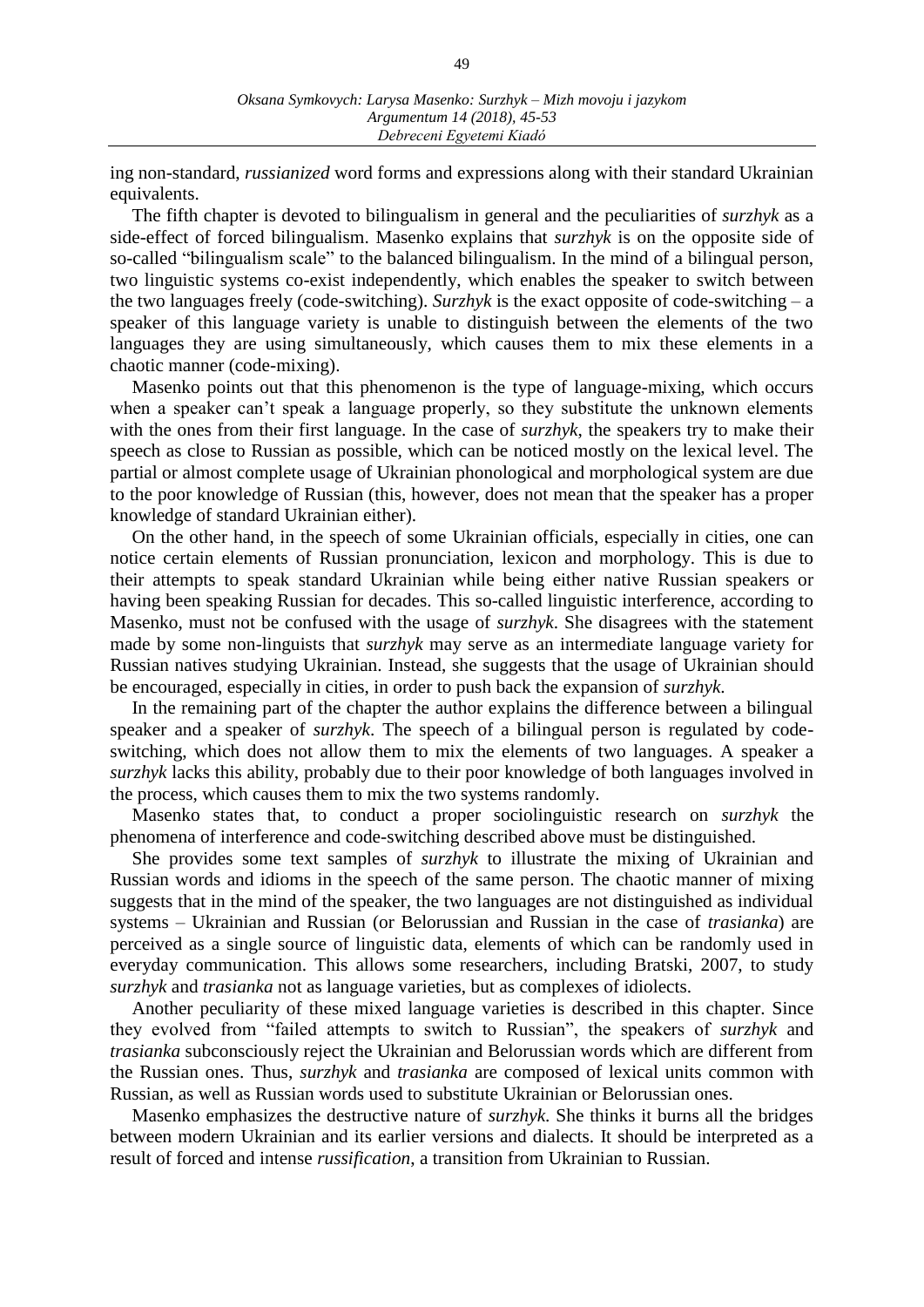The Kyiv International Institute of Sociology conducted a number of surveys between 1996 and 2003 to create a map of the languages and ethnicities in Ukraine. The overall results of the research revealed the territorial distribution of the *surzhyk*-speaking population, as well as the proportions of native Russian and Ukrainian speakers.

This research proved that *surzhyk* is indeed a transition between the two languages. In the regions where either Ukrainian or Russian is the dominant language, the number of *surzhyk* speakers is relatively small (2,5 % in the Western regions and 9,6 % in the Eastern regions). Central Ukraine appears to be the center of *surzhyk*, because here both Ukrainian and Russian are widely used. These surveys also revealed the tendency of the *surzhyk*-speaking population to switch to the Russian language rather than Ukrainian.

Masenko finishes this chapter with the conclusion that *surzhyk* blurs the standards and rules of the Ukrainian language, which causes the *russianization* of the Ukrainian population, since the majority of its speakers are of Ukrainian ethnicity (according to the results of the research mentioned above, in Ukraine, 14% of Ukrainians and only 5% of Russians speak *surzhyk*).

The sixth chapter might as well be included into the previous one, since the author continues the topic of the previous chapter, emphasizing the adverse effect of *surzhyk* even with the title of the chapter: From Half-Language to a Cultureless Identity.

Although *surzhyk* was formed on the basis of Ukrainian, the reason it appeared was that the majority of the native Ukrainian speakers had to face the worthlessness and subordination of their language – it was not allowed to speak Ukrainian in any official institution. The main motivation of a person speaking *surzhyk* was to make their language as similar to the dominating Russian language as possible, so that any native Russian speaker could understand them. This led to the subconscious selection of Ukrainian words common with Russian, avoiding their Ukrainian synonyms unknown to the Russian speaker. In the eyes of the Ukrainian linguists these attempts of a native Ukrainian speaker to conform with the Russian speaker by simplifying their native language is a sign of disrespect and loss of attachment to their native language and culture as well. Masenko provides some examples from interviews with *surzhyk* speakers to prove that they are not as attached to their Ukrainian ethnicity as the speakers of standard Ukrainian. She argues that, according to the Humboldt-Sapir-Whorf hypothesis one's perception of reality and the environment is influenced by language, so without a proper native language one cannot have a proper ethnic identity. According to Fedorchuk, 2004, this is the reason why *surzhyk* must be clearly distinguished from bilingualism. The inability to speak either of the two languages is the reason why the speakers of *surzhyk* basically do not belong either to the Ukrainian or to the Russian ethnicity. One might assume the existence of a combined cognitive basis in the mind of such a person, which is composed of fragments of Ukrainian and Russian and makes them representatives of an unidentified culture. Fedorchuk refers to them as "*ethnomarginals*". Kis', 2002 defines *ethnomarginals* as individuals stuck between two cultures, two languages and not attached to either of them.

In the remaining part of the chapter, Masenko emphasizes the fact that the policy of *russification* has always had a stronger effect on illiterate and uneducated individuals, especially in the Soviet times, when ignorance was considered a guarantee of political loyalty. She also points out that *surzhyk* does not contain any Ukrainian swearwords and curses, only Russian vulgar expressions, which are often used by influential television and media personalities who thus contribute to the entry of *surzhyk* and Russian vulgar speech into the Ukrainian mass culture.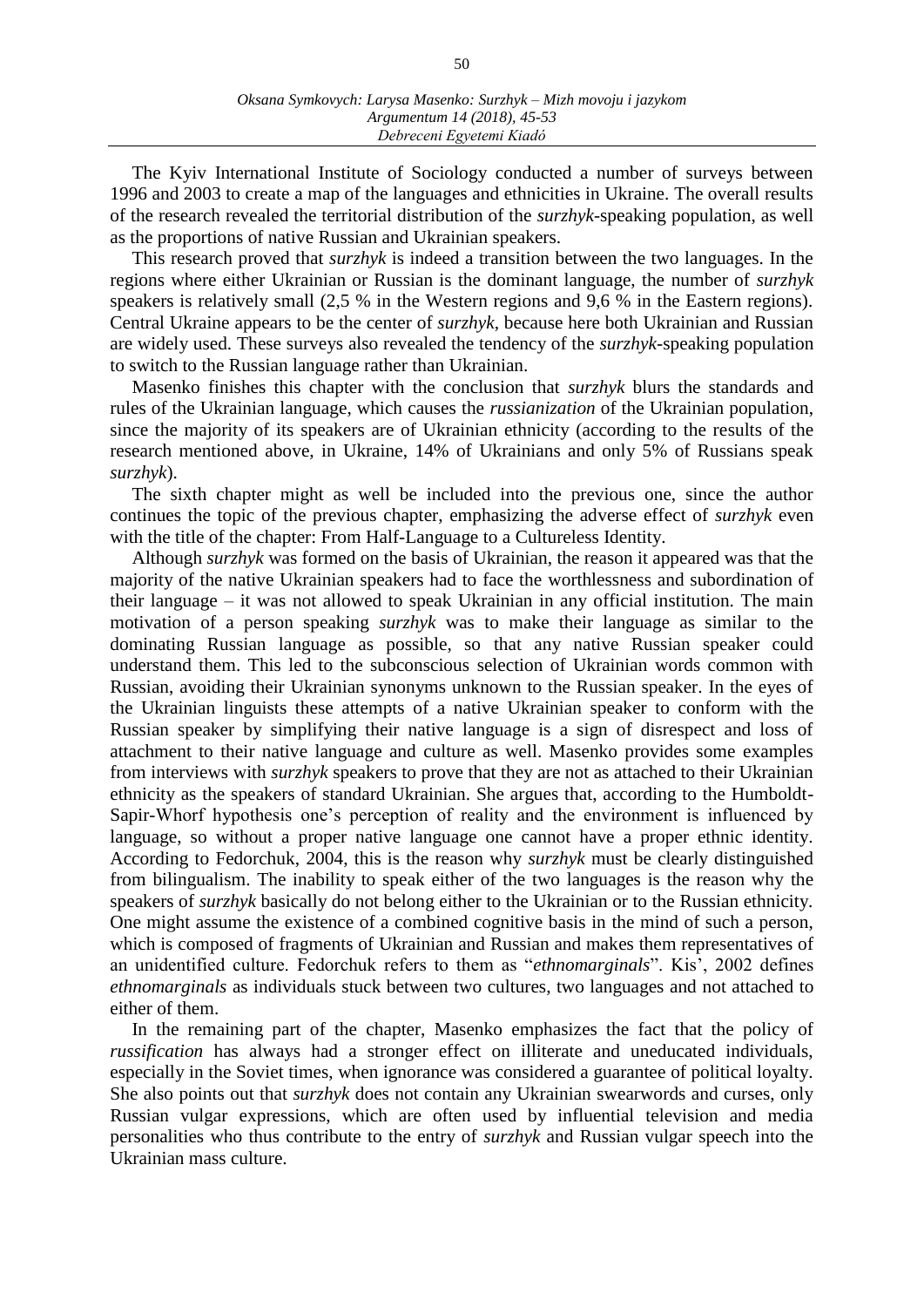She concludes that the proportion of individuals with "an unclear lingual behavior" is around 15-20% of the population of Ukraine, which leads to an overall instability of the situation in the country, since these individuals can "switch between ethnic identities depending on the political situation".

The seventh chapter contains a detailed description of the expansion of *surzhyk* through media, television and mass culture during the Soviet era. It contains a lot of references to television shows and films of the time. I will not describe them in detail here, since they may be uninteresting to the readers who are not familiar with the Soviet culture.

According to the author, it is not a secret that the communist regime tended to distort reality and propagandize stereotypes to manipulate the population. For example, in the Soviet mass culture, the Ukrainian language and culture were presented as secondary and worthless, a typical image of a Ukrainian speaker was, in fact, an uneducated speaker of *surzhyk*, a simpleton unable to survive without the assistance of a smarter and wiser Russian individual, which led to the common misconception that Ukrainian language is almost identical to Russian, only simpler and not suitable for poetry, science and not worth studying.

Masenko continues that after the change of regime the Russian mass culture based on the Soviet heritage continued its expansion in Ukraine and continued to push back the progress of Ukrainian art and culture. *Surzhyk* was widely used in the same way it had been used earlier by the communist propaganda. The most confusing is the fact that *surzhyk* was and is used to portray Ukrainian characters, uneducated simpletons in films and television programs broadcast on Ukrainian television, while the Russian-speaking characters are the educated and intelligent ones. This, according to Masenko, has the same adverse effect on the Ukrainian language and culture as the policy of *russification* during the decades before the independence of Ukraine.

The eighth chapter of the book is devoted to the role of *surzhyk* in modern Ukrainian literature. Proper sociolinguistic and psycholinguistic research might reveal the long-term effects of *russification* in the Ukrainian society, but since such a research has not been conducted yet, this gap is partially filled by the works of Ukrainian writers of the second half of the  $20<sup>th</sup>$  century, especially the ones that show the social disaster experienced by the rural Ukrainian-speaking population as it found itself isolated from the *Russianized* cities and the attempts of the younger generations to start new lives in these cities. According to Masenko, in such literary works one can observe the evolution of a *surzhyk*-speaking individual: a person from a rural area who tries to assimilate with the Russian-speaking urban population, considers the dominant language superior to their native language and eventually ends up speaking a strange mixed language.

In the works of some modern Ukrainian writers *surzhyk* is the subject of mockery, it is spoken by uneducated people who are either unable to speak standard Ukrainian or are convinced that they, in fact, speak proper Ukrainian. Some extreme cases of the usage of *surzhyk* for humorous purposes include vulgar expressions as well. Les' Podervianskyj, a well-known and controversial Ukrainian comedian is known for using strong language in his books and performances.

The final chapter of the book sums up the previous chapters and contains some predictions on the further development of *surzhyk*. Masenko emphasizes that the establishment of an independent Ukrainian state and the status of Ukrainian as the official language changed the hierarchy of the two languages in Ukraine pushing back Russian to the status of a minority language, at least officially. She agrees with Bracki, 2009, who predicts that in the future *surzhyk* will become less popular and will eventually disappear, if the system of education and mass media will switch to Ukrainian.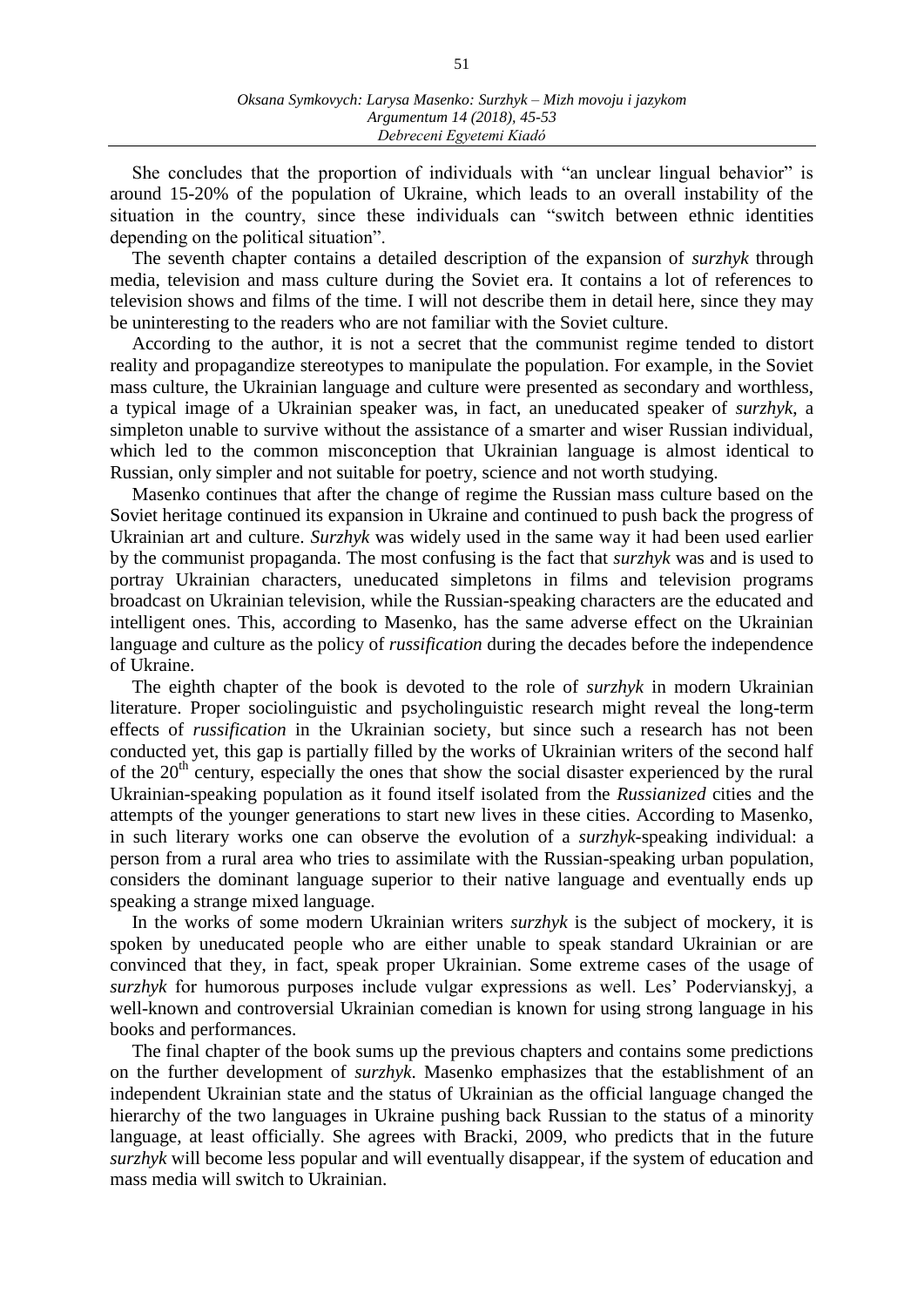This, according to the conclusion of the book, is not likely to happen in the nearest future, considering the Russian-friendly policy of the Ukrainian state leaders.

It should be noted here, that the book under review was published in 2011, and significant changes have taken place since then. The events of recent years pushed back the expansion of Russian, Ukrainian is becoming more popular and fashionable, while Russian is often considered the language of the enemy, though it is spoken by the majority of the population in Eastern Ukraine. During the recent years, *surzhyk* has been portrayed in the media as a sign of poor education, an earmark of a person without a cultural heritage, which, in the long run, may lead to the disappearance of *surzhyk*.

Apart from providing a detailed and comprehensive overview of the development of *surzhyk*, this book also explains why *surzhyk* is not a prestigious subject of linguistic research in Ukraine – it is an undesired reminder of the Soviet propaganda people want to get rid of.

Masenko emphasizes many times that *surzhyk* is syntactically and morphologically based on the Ukrainian language, but does not provide any details. Despite being very informative about the development and effects of surzhyk, in almost every chapter of the book, she seems to be biased and implies that surzhyk is not worth being researched by syntacticians, and all we need is a proper sociolinguistic and psycholinguistic research to prove the adverse effects of *surzhyk* on the Ukrainian culture and be happy later, if it disappears. If one looks at the changes in Ukrainian society that occurred during the Soviet decades from the viewpoint of a Ukrainian intellectual forced to use Russian and watch their native language become marginalized and substituted by either Russian, or a peculiar mixed language variety, this biased attitude may be understood. However, it does not mean that such a unique phenomenon must not be explored in all of its aspects, including the morphological and syntactic peculiarities.

Fortunately, in recent years, *surzhyk* has been an attractive area of research for foreign linguists and finally a detailed research on its syntax and morphology has been conducted. In her Ph.D. thesis, Kent 2012 provides a detailed analysis of the morphosyntactic peculiarities of *surzhyk*, which are only briefly mentioned in this book. She analyzed a significant amount of spoken data, distinguished Surzhyk Proper from cases of Russian-Ukrainian codeswitching and lexical borrowing, and analyzed the internal structure of *surzhyk,* i.e. the combination of Ukrainian morphosyntax with both Russian and Ukrainian lexical items.

Other interesting recent works on *surzhyk* include Bernsand 2001, who analyzes the Ukrainian nationalist language ideology and its relation to *surzhyk*, Bilaniuk 2017, on the language use trends in modern Ukraine and, of course Bilaniuk 2005, a book on the relations of two closely related languages with different statuses in a bilingual country, in which the history and ideology of *surzhyk* is traced and described in detail.

## **References**

Andruxovych, Jurij (2001): Orim Svij Perelih ta Sijmo Slovo. *Urok ukrajins'koji* 7 (2001), 2-5. Antonenko-Davydovyč, Borys (1970): *Jak My Hovorymo*. Kyiv: Radianskyj pys'mennyk. Azhniuk, Bohdan (1999): Movna Jednist' Naciji: Diaspora j Ukrajina. Kyiv: Ridna Mova.

Bratski, Artur (2007): Surzhyk – Opys i Vyznačennia Ramok Javyšča. *Studiji z Ukrajinistyky* No. VII. Kyiv, 132-145.

Bernsand, Niklas (2001): Surzhyk and National Identity in Ukrainian Nationalist Ideology. *In Berliner Osteuropa Info* 17 (2001), 38-47.